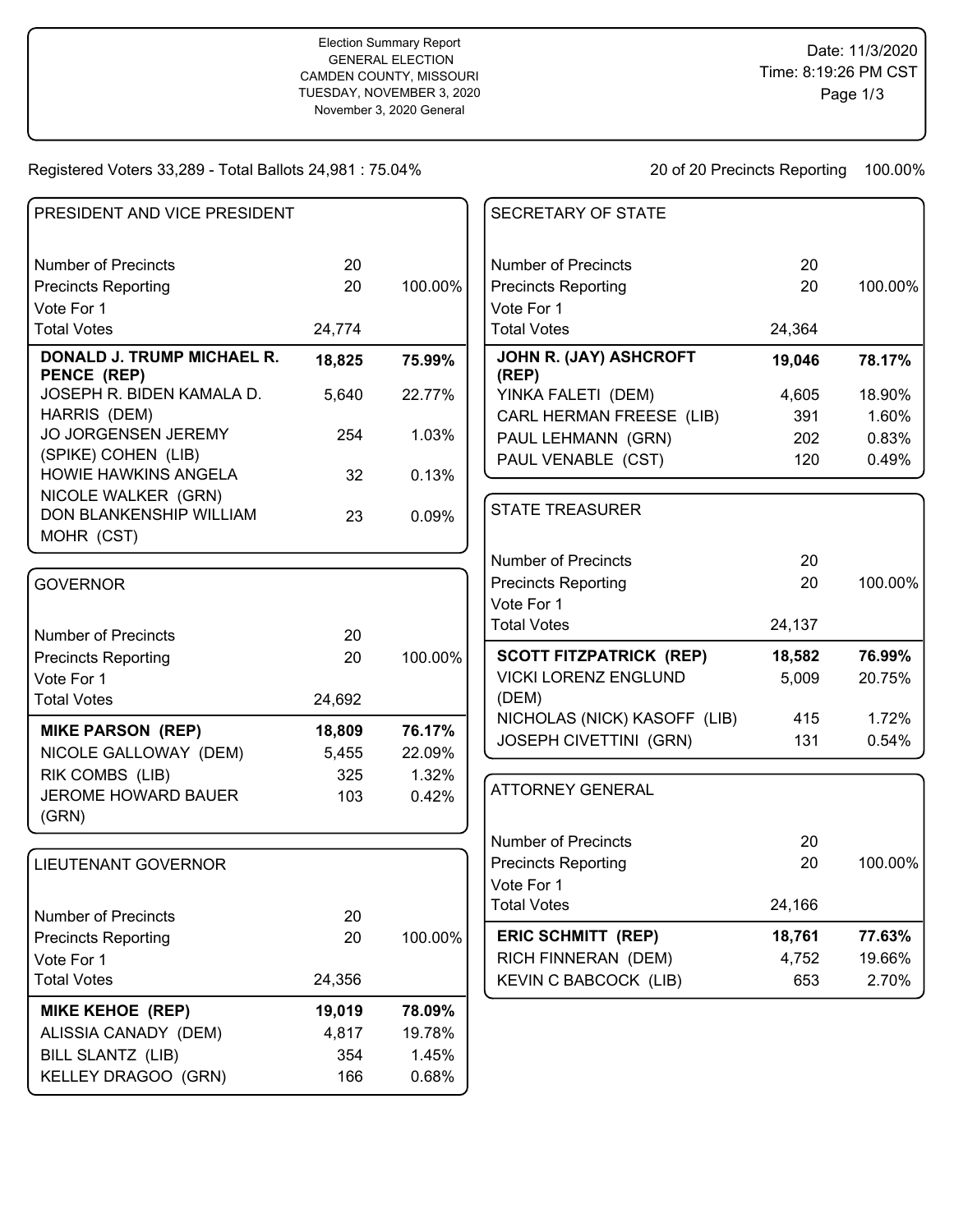## Registered Voters 33,289 - Total Ballots 24,981 : 75.04%

20 of 20 Precincts Reporting 100.00%

**MARTY McGUIRE (REP) 21,116 100.00%**

| US REP. DIST. 3                 |        |         | CIRCUIT JUDGE, CIRCUIT 26 DIVISION 3 |        |         |
|---------------------------------|--------|---------|--------------------------------------|--------|---------|
| <b>Number of Precincts</b>      | 10     |         | <b>Number of Precincts</b>           | 20     |         |
| <b>Precincts Reporting</b>      | 10     | 100.00% | <b>Precincts Reporting</b>           | 20     | 100.00% |
| Vote For 1                      |        |         | Vote For 1                           |        |         |
| <b>Total Votes</b>              | 14,999 |         | <b>Total Votes</b>                   | 21,351 |         |
| <b>BLAINE LUETKEMEYER (REP)</b> | 11,637 | 77.59%  | <b>AARON KOEPPEN (REP)</b>           | 21,351 | 100.00% |
| MEGAN REZABEK (DEM)             | 3,114  | 20.76%  |                                      |        |         |
| LEONARD J STEINMAN II (LIB)     | 248    | 1.65%   | ASSOCIATE COMMISSIONER 1ST DIST.     |        |         |
| US REP. DIST. 4                 |        |         | <b>Number of Precincts</b>           | 6      |         |
|                                 |        |         | <b>Precincts Reporting</b>           | 6      | 100.00% |
| <b>Number of Precincts</b>      | 14     |         | Vote For 1                           |        |         |
| <b>Precincts Reporting</b>      | 14     | 100.00% | <b>Total Votes</b>                   | 9,466  |         |
| Vote For 1                      |        |         |                                      |        |         |
| <b>Total Votes</b>              | 9,303  |         | <b>JAMES GOHAGAN (REP)</b>           | 9,466  | 100.00% |
| <b>VICKY HARTZLER (REP)</b>     | 7,259  | 78.03%  |                                      |        |         |
| LINDSEY SIMMONS (DEM)           | 1,807  | 19.42%  | ASSOCIATE COMMISSIONER 2ND DIST.     |        |         |
| STEVEN K. KOONSE (LIB)          | 237    | 2.55%   |                                      |        |         |
|                                 |        |         | <b>Number of Precincts</b>           | 16     |         |
| STATE REP. DIST. 123            |        |         | <b>Precincts Reporting</b>           | 16     | 100.00% |
|                                 |        |         | Vote For 1<br><b>Total Votes</b>     | 11,350 |         |
| <b>Number of Precincts</b>      | 14     |         |                                      |        |         |
| <b>Precincts Reporting</b>      | 14     | 100.00% | <b>DON WILLIAMS (REP)</b>            | 11,350 | 100.00% |
| Vote For 1                      |        |         |                                      |        |         |
| <b>Total Votes</b>              | 10,833 |         | <b>SHERIFF</b>                       |        |         |
| <b>SUZIE POLLOCK (REP)</b>      | 9,439  | 87.13%  |                                      |        |         |
| PAT BELLEW (CST)                | 1,394  | 12.87%  | <b>Number of Precincts</b>           | 20     |         |
|                                 |        |         | <b>Precincts Reporting</b>           | 20     | 100.00% |
| STATE REP. DIST. 124            |        |         | Vote For 1                           |        |         |
|                                 |        |         | <b>Total Votes</b>                   | 21,106 |         |
| <b>Number of Precincts</b>      | 9      |         | TONY HELMS (REP)                     | 21,106 | 100.00% |
| <b>Precincts Reporting</b>      | 9      | 100.00% |                                      |        |         |
| Vote For 1                      |        |         | <b>ASSESSOR</b>                      |        |         |
| <b>Total Votes</b>              | 11,274 |         |                                      |        |         |
| <b>LISA THOMAS (REP)</b>        | 11,274 | 100.00% | <b>Number of Precincts</b>           | 20     |         |
|                                 |        |         | <b>Precincts Reporting</b>           | 20     | 100.00% |
|                                 |        |         | Vote For 1                           |        |         |
|                                 |        |         | <b>Total Votes</b>                   | 21,116 |         |
|                                 |        |         |                                      |        |         |